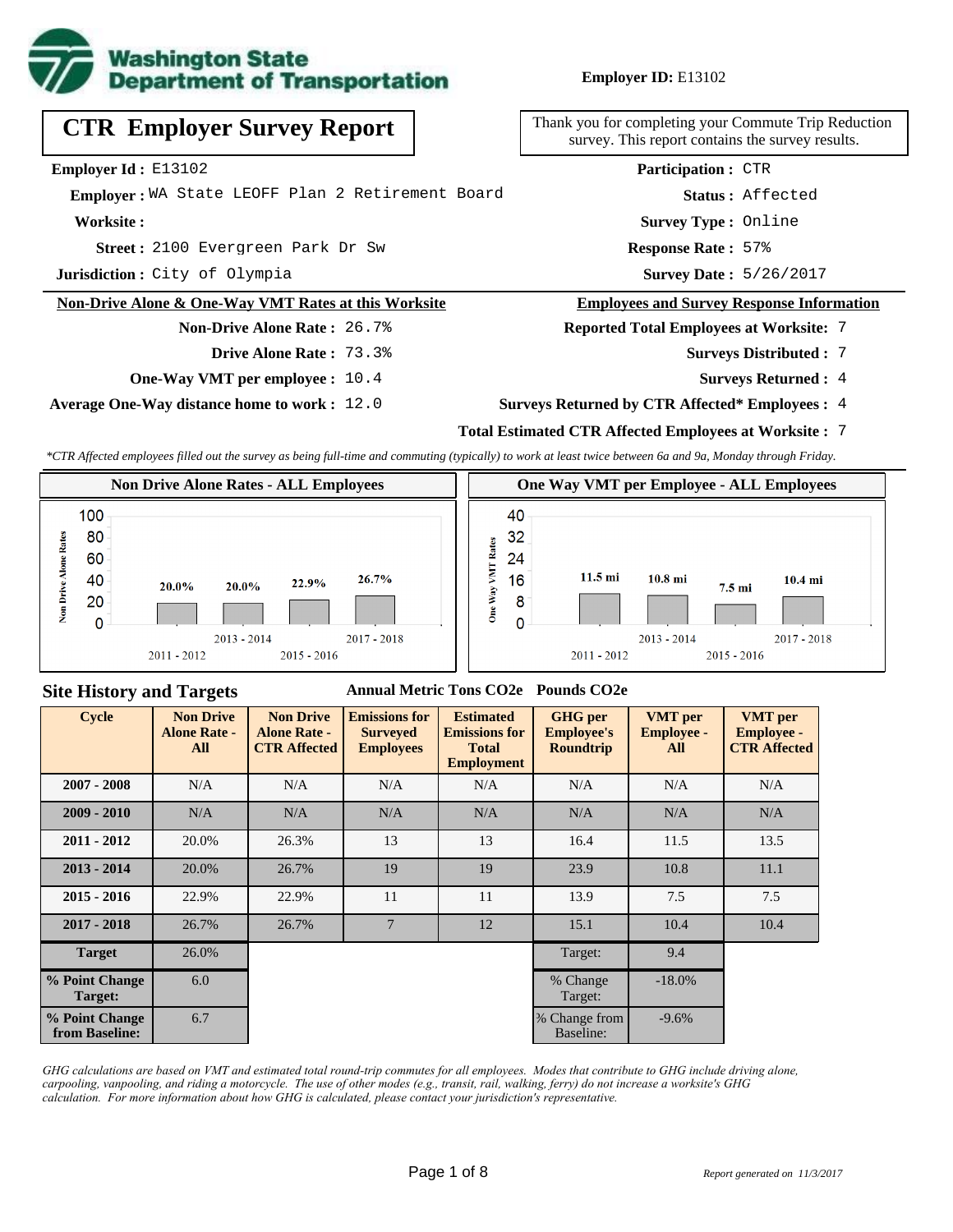

## **Commute Trips By Mode - All Employees**

**Q.4: Last week, what type of transportation did you use each day to commute TO your usual work location? (Mode used for the longest distance.)**



*\* Motorcycle-1 is now included in Drive Alone and Motorcycle-2 is included in Carpool. Information about these trips is still available by request.*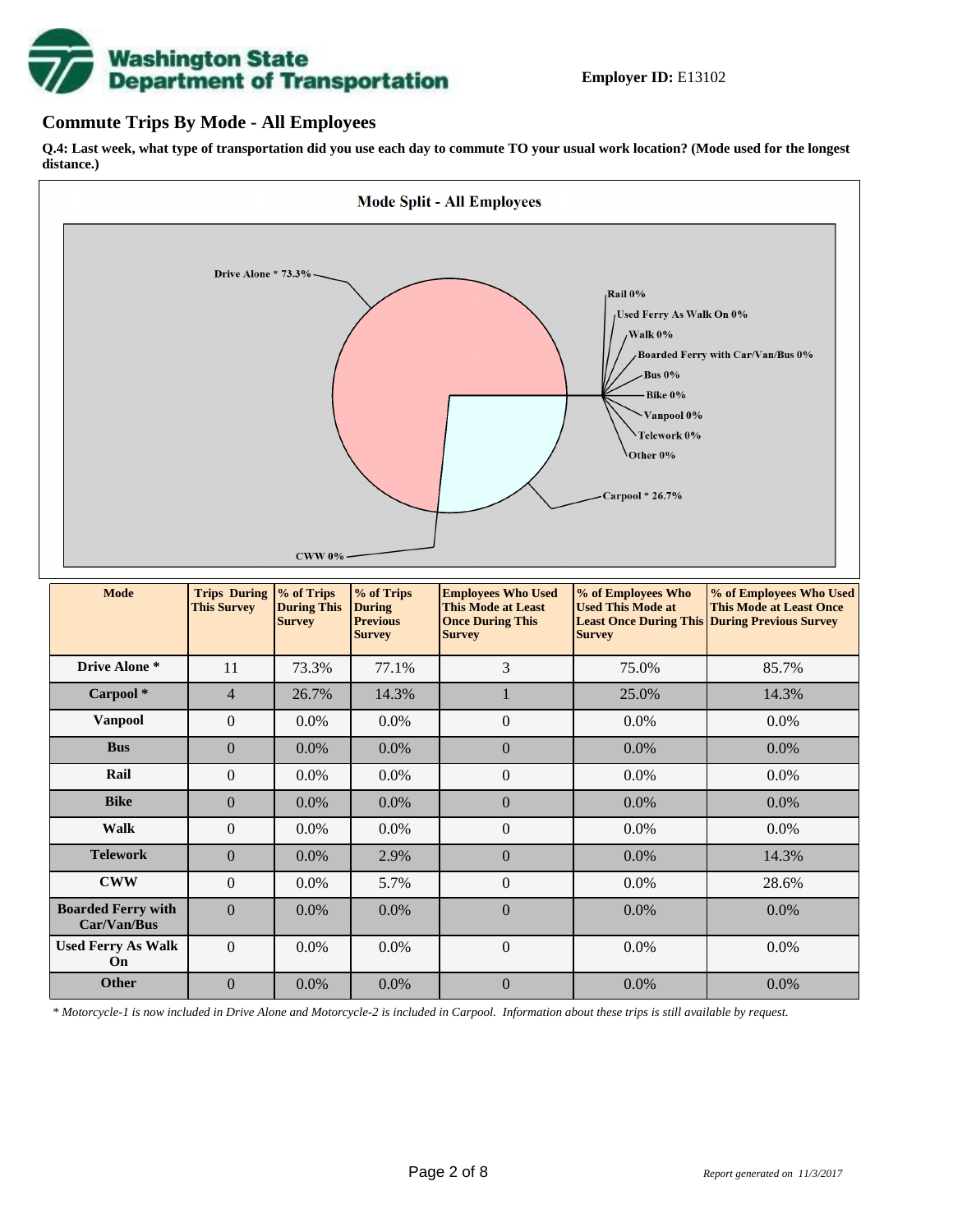

## **Commute Trips By Mode - Affected Employees**

**Q.4: Last week, what type of transportation did you use each day to commute TO your usual work location? (Mode used for the longest distance.)**



*\* Motorcycle-1 is now included in Drive Alone and Motorcycle-2 is included in Carpool. Information about these trips is still available by request.*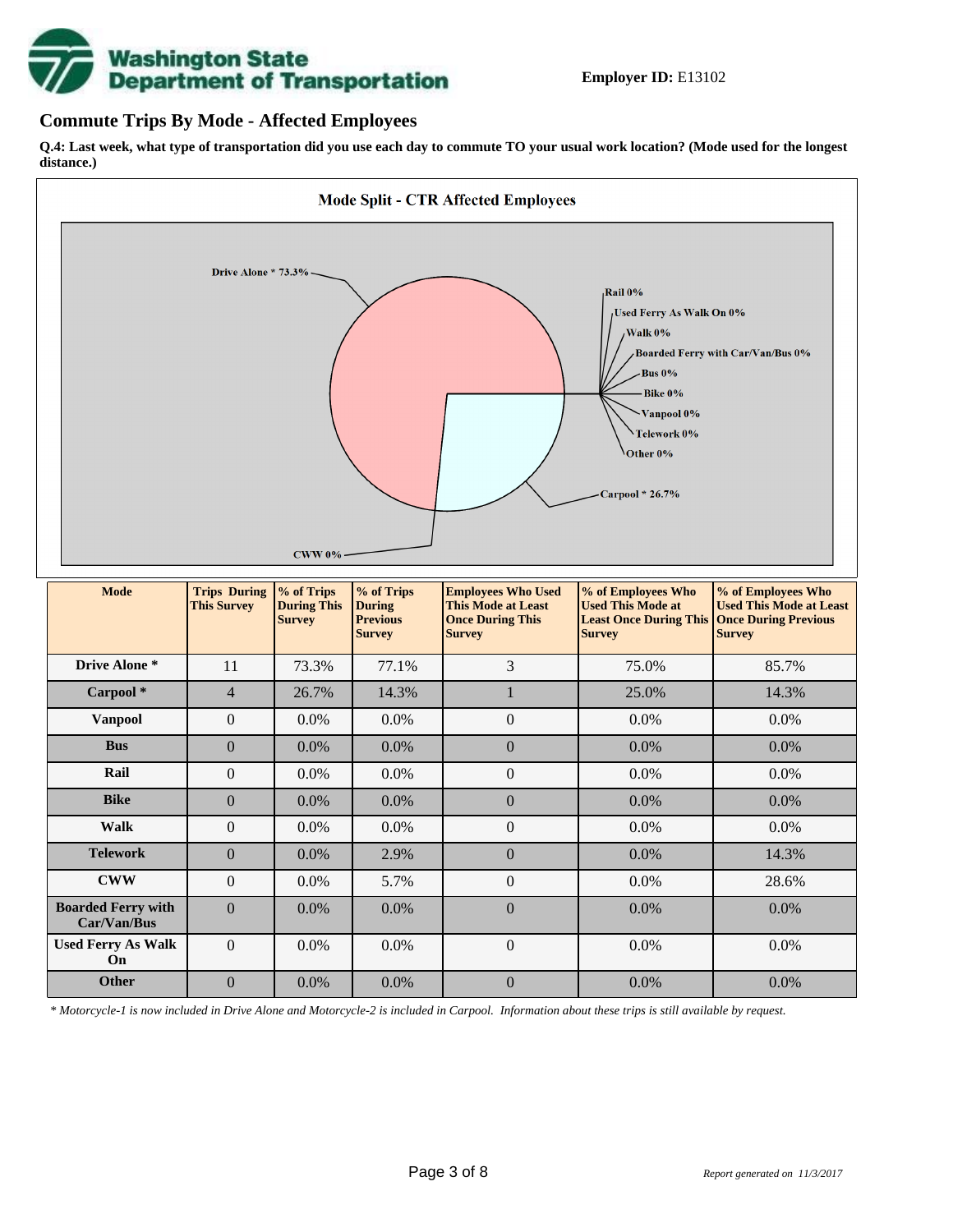

# **Alternative Modes - Number of Employees Who Used a Non-Drive Alone Mode:**

| <b>Non-Drive Alone</b><br><b>Number Of Days</b> | Exactly this $# of$<br><b>Employees</b> | <b>Exactly this % of</b><br><b>Employees</b> | At least # of<br><b>Employees</b> | At least % of<br>employees |
|-------------------------------------------------|-----------------------------------------|----------------------------------------------|-----------------------------------|----------------------------|
| 0 Day                                           | 3                                       | 75%                                          | 4                                 | 100%                       |
| 1 Days                                          | 0                                       | 0%                                           |                                   | 25%                        |
| 2 Days                                          | 0                                       | 0%                                           |                                   | 25%                        |
| 3 Days                                          | 0                                       | 0%                                           |                                   | 25%                        |
| 4 Days                                          |                                         | 25%                                          |                                   | 25%                        |
| 5 Days                                          | $\theta$                                | 0%                                           | $\Omega$                          | 0%                         |
| <b>6 or More Days</b>                           | $\overline{0}$                          | 0%                                           | $\Omega$                          | 0%                         |

## **Count by Occupancy of Carpools and Vanpools**

**Q.4 If you used a carpool or vanpool as part of your commute, how many people (age 16 or older) are usually in the vehicle?**

| <b>Ridesharing Occupancy</b> | <b>Mode</b> | <b>Response Count</b> |
|------------------------------|-------------|-----------------------|
| $2*$                         | Carpool     | 4                     |
| 3                            | Carpool     | $\boldsymbol{0}$      |
| 4                            | Carpool     | $\boldsymbol{0}$      |
| 5                            | Carpool     | $\boldsymbol{0}$      |
| >5                           | Carpool     | $\overline{0}$        |
| $<$ 5                        | Vanpool     | $\overline{0}$        |
| 5                            | Vanpool     | $\boldsymbol{0}$      |
| 6                            | Vanpool     | $\boldsymbol{0}$      |
| 7                            | Vanpool     | $\boldsymbol{0}$      |
| 8                            | Vanpool     | $\boldsymbol{0}$      |
| 9                            | Vanpool     | $\boldsymbol{0}$      |
| 10                           | Vanpool     | $\overline{0}$        |
| 11                           | Vanpool     | $\overline{0}$        |
| 12                           | Vanpool     | $\boldsymbol{0}$      |
| 13                           | Vanpool     | $\boldsymbol{0}$      |
| 14                           | Vanpool     | $\overline{0}$        |
| >14                          | Vanpool     | $\boldsymbol{0}$      |

\* Motorcycle-2 counted with Carpool-2 for this table.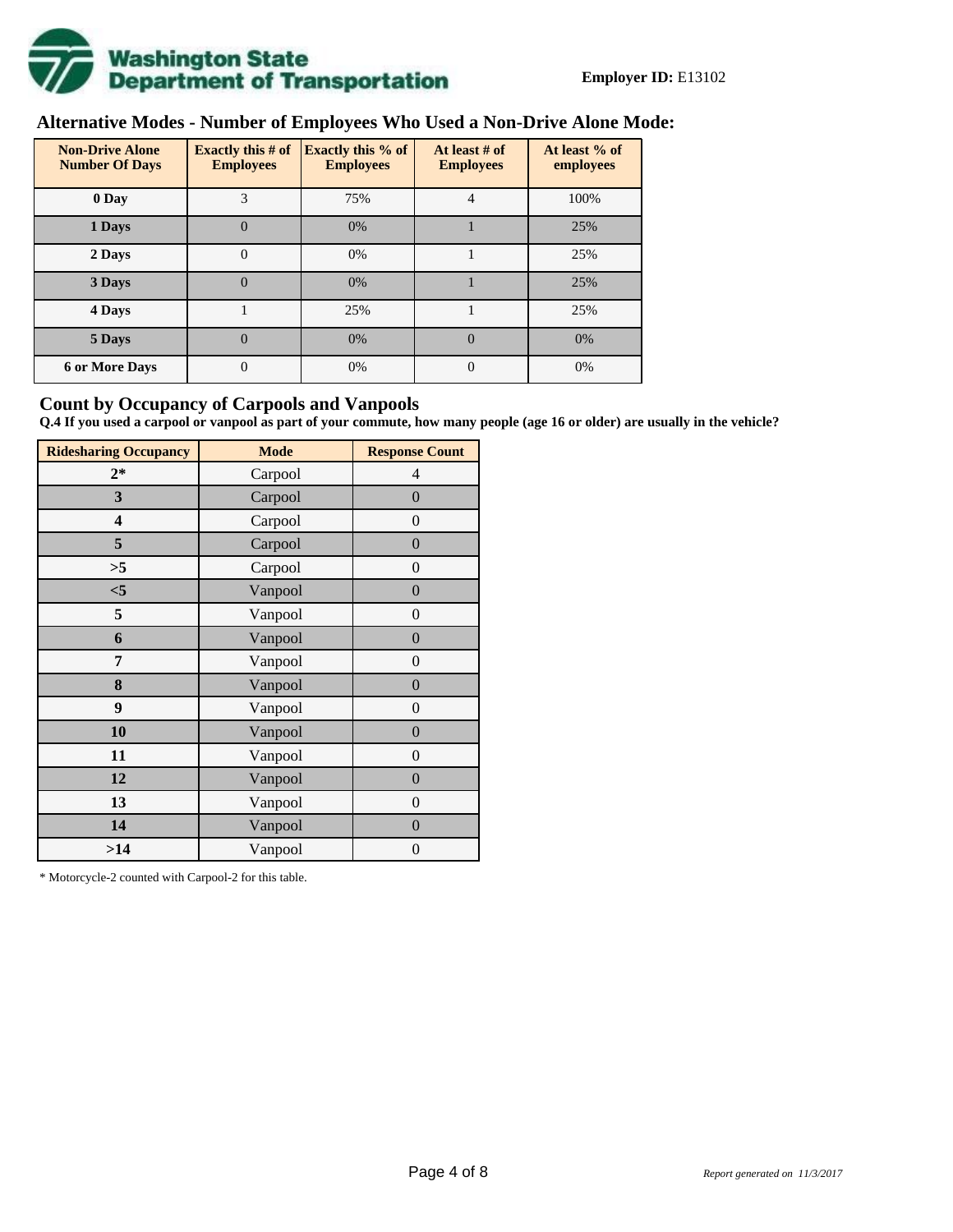

# **Reported Work Schedule - All Employees**

**Q.8 Which of the following best describes your work schedule?**

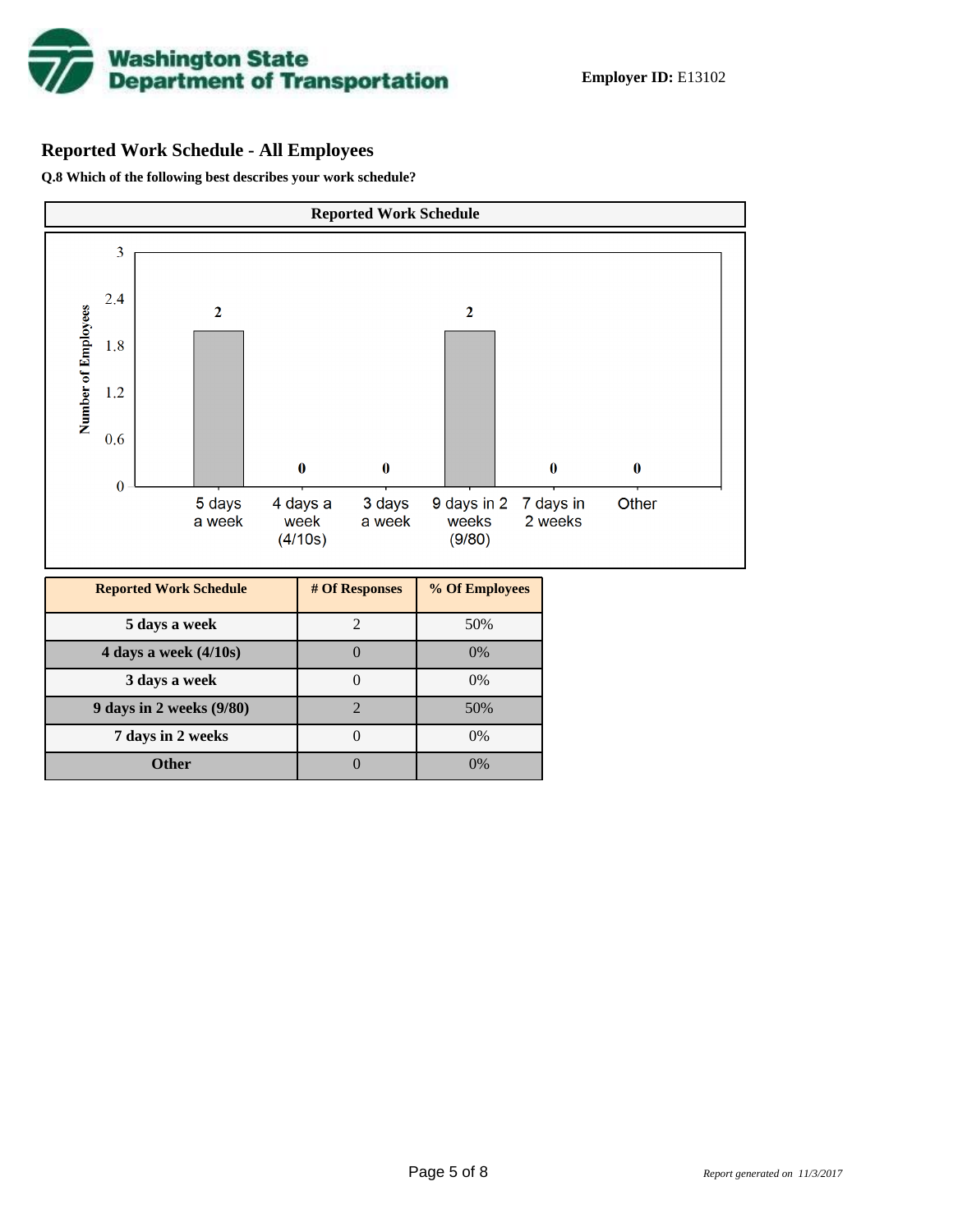

# **Parking and Telework**

**Q.9: On the most recent day that you drove alone to work, did you pay to park? (Mark "yes" if you paid that day, if you prepaid, if you are billed later, or if the cost of parking is deducted from your paycheck.)**



#### **Q.10: How many days do you typically telework?**

| <b>Telework Frequency</b>           | # of Responses | % of Responses |
|-------------------------------------|----------------|----------------|
| No Answer/Blank                     |                | $0.0\%$        |
| I don't telework                    | 3              | 75.0%          |
| Occasionally, on an as-needed basis |                | 25.0%          |
| $1-2$ days/month                    |                | $0.0\%$        |
| 1 day/week                          |                | $0.0\%$        |
| 2 days/week                         |                | 0.0%           |
| 3 days/week                         |                | $0.0\%$        |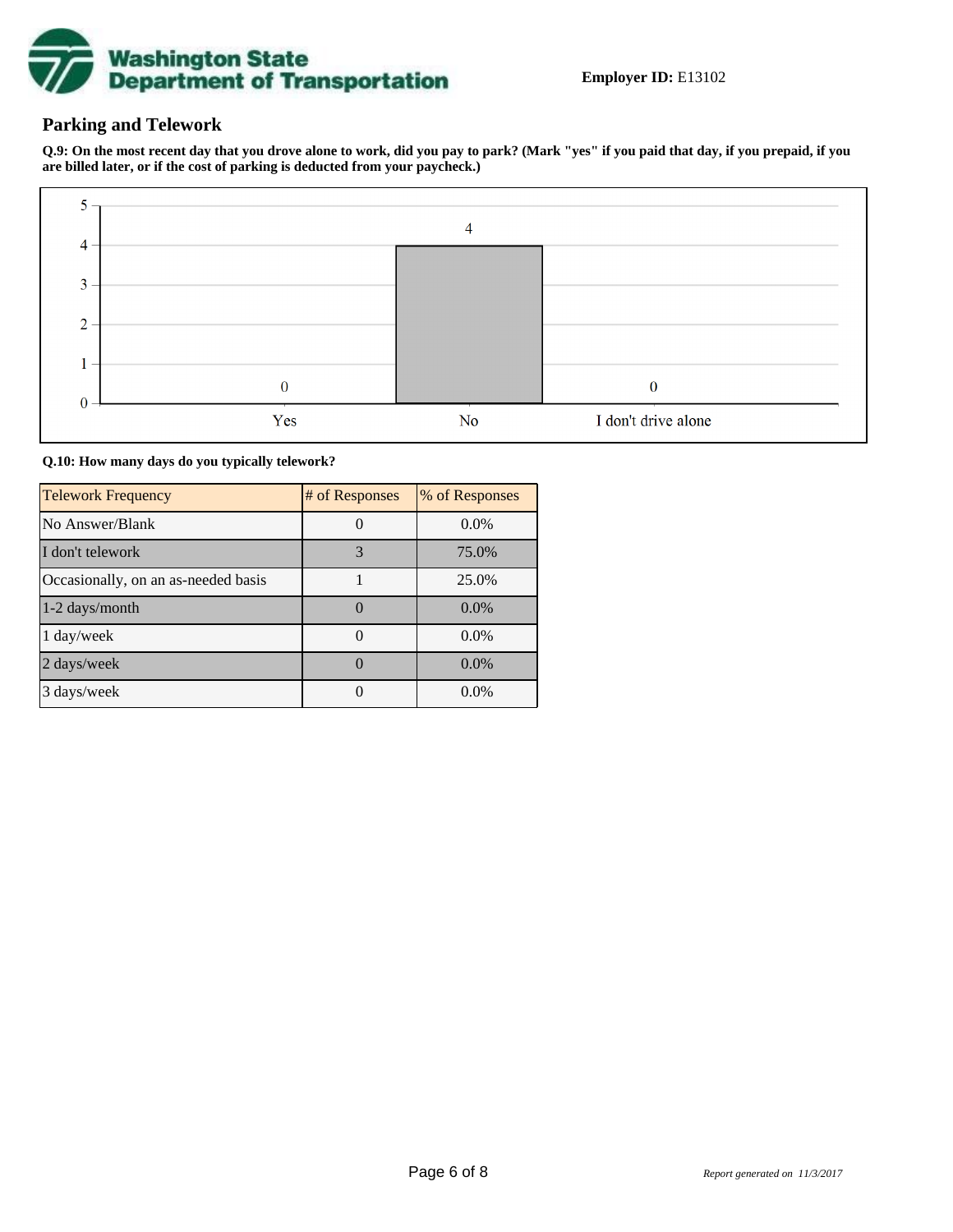

## **Reasons for driving alone to work/not driving alone to work**

**Q11. When you do not drive alone to work, what are the three most important reasons?**

| <b>Question Text</b>                                           | # of Responses | % of Responses |
|----------------------------------------------------------------|----------------|----------------|
| Financial incentives for carpooling, bicycling or walking.     | 1              | 16.7%          |
| Cost of parking or lack of parking                             |                | 16.7%          |
| To save money                                                  | 1              | 16.7%          |
| I have the option of teleworking                               |                | 16.7%          |
| Driving myself is not an option                                |                | 16.7%          |
| Other                                                          |                | 16.7%          |
| Free or subsidized bus, train, vanpool pass or fare benefit    | $\Omega$       | $0.0\%$        |
| Personal health or well-being                                  | $\Omega$       | $0.0\%$        |
| To save time using the HOV lane                                | $\Omega$       | 0.0%           |
| Emergency ride home is provided                                | $\Omega$       | $0.0\%$        |
| I receive a financial incentive for giving up my parking space | $\Omega$       | 0.0%           |
| Preferred/reserved carpool/vanpool parking is provided         | $\Omega$       | $0.0\%$        |
| Environmental and community benefits                           | $\Omega$       | $0.0\%$        |

#### **Q12. When you drive alone to work, what are the three most important reasons?**

| <b>Question Text</b>                                      | # of Responses | % of Responses |
|-----------------------------------------------------------|----------------|----------------|
| I like the convenience of having my car                   | 4              | 40.0%          |
| Riding the bus or train is inconvenient or takes too long | $\mathfrak{D}$ | 20.0%          |
| Family care or similar obligations                        | $\mathfrak{D}$ | 20.0%          |
| My commute distance is too short                          |                | 10.0%          |
| Other                                                     |                | 10.0%          |
| I need more information on alternative modes              | $\Omega$       | $0.0\%$        |
| My job requires me to use my car for work                 | $\Omega$       | $0.0\%$        |
| Bicycling or walking isn't safe                           | $\Omega$       | $0.0\%$        |
| There isn't any secure or covered bicycle parking         | $\theta$       | $0.0\%$        |